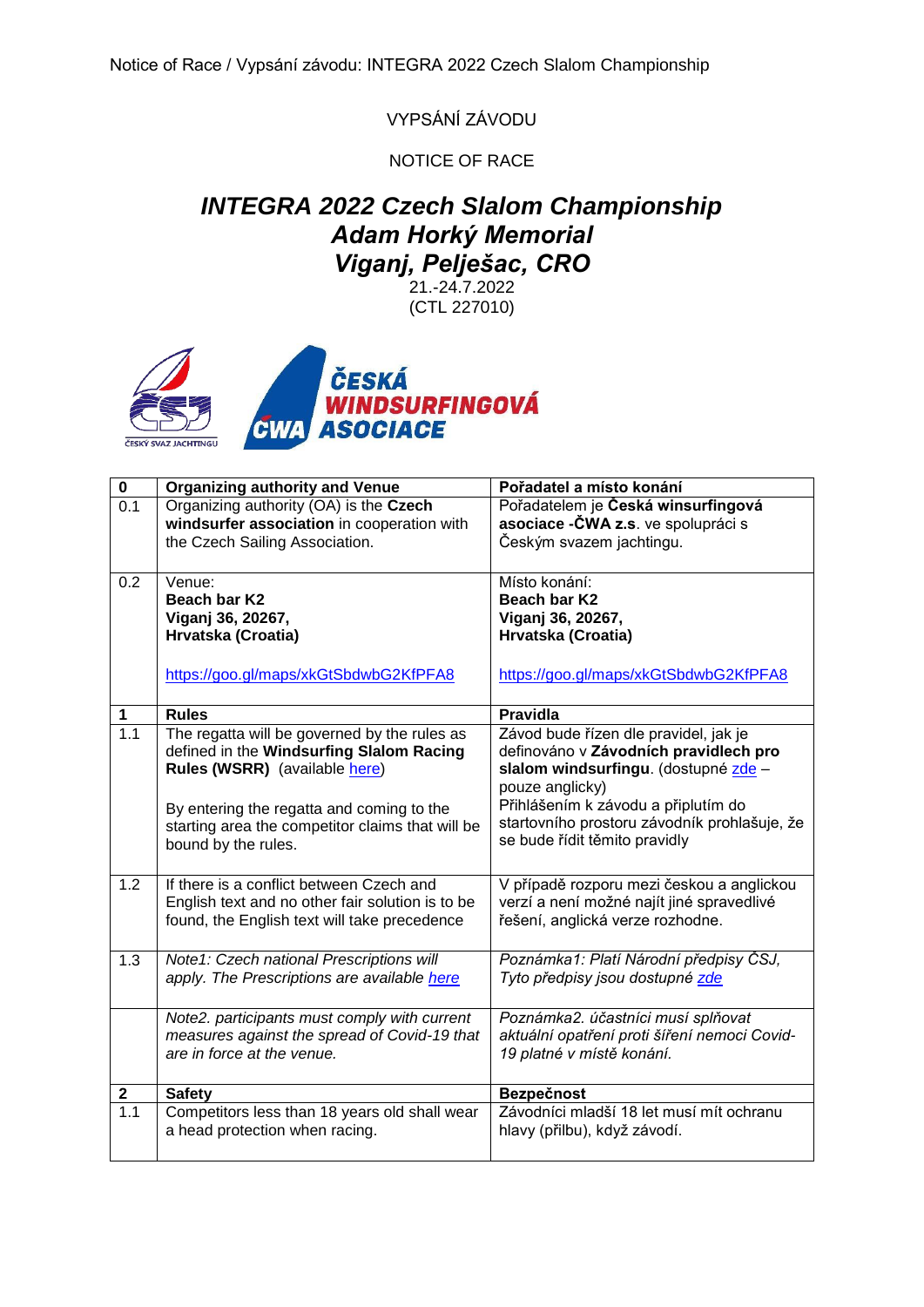| 1.2              | OA strongly recommends to all competitors to<br>wear a head protection and personal<br>buoyancy equipment at all the time when<br>afloat                                                                                                                                                     | Pořadatel všem závodníků doporučuje nosit<br>ochranu hlavy (přilbu) a plovací vestu po<br>celou dobu, kdy jsou na vodě.                                                                                                                                                             |
|------------------|----------------------------------------------------------------------------------------------------------------------------------------------------------------------------------------------------------------------------------------------------------------------------------------------|-------------------------------------------------------------------------------------------------------------------------------------------------------------------------------------------------------------------------------------------------------------------------------------|
| 3                | <b>Advertising</b>                                                                                                                                                                                                                                                                           | Reklama                                                                                                                                                                                                                                                                             |
| $\overline{3.1}$ | Boards may be required to display advertising<br>chosen and supplied by the OA                                                                                                                                                                                                               | Prkna můžou být povinny nést reklamu<br>dodanou pořadatelem.                                                                                                                                                                                                                        |
| 4                | <b>Eligibility and Entries</b>                                                                                                                                                                                                                                                               | Přihlášky                                                                                                                                                                                                                                                                           |
| $\overline{4.1}$ | The regatta is open to all boards of the<br><b>Funboard Slalom OPEN</b><br><b>Bic Techno 293 Slalom</b>                                                                                                                                                                                      | Závod je určen pro lodní třídy<br><b>Funboard Slalom OPEN</b><br><b>Bic Techno 293 Slalom</b>                                                                                                                                                                                       |
| 4.2              | Eligible boards may enter by:<br>(a) completing the on-line entry form on the<br>MNA event website<br>https://www.sailing.cz/en/registrations/217010<br>or<br>(b) completing the entry/registration form in<br>the Race Office during the Registration.                                      | Prkna se mohou přihlásit:<br>(a) vyplněním přihlášky na webových<br>stránkách závodu:<br>https://www.sailing.cz/prihlasky/227010<br>nebo<br>(b) vyplnění přihlášky v kanceláři závodu<br>v době Registrace.                                                                         |
| 4.3              | The competitor in the Funboard Slalom<br>OPEN class can race both on the fins and on<br>the foils and change the variants at will during<br>the race.<br>Note for class Bic Techno 293 Slalom: if<br>entering online, any character in the field<br>"Vyplňte podle požadavků vypsání závodu" | Závodník ve třídě Funboard Slalom OPEN<br>může závodit jak na fině tak na foilu a<br>varianty libovolně měnit během závodu<br>Poznámka pro lodní třídu Bic Techno 293<br>Slalom: přihlašování online zadejte do pole<br>"Vyplňte podle požadavků vypsání závodu"<br>libovolný znak. |
| 4.3              | The entry fee for this event is listed in the<br>Appendix A of this NoR.                                                                                                                                                                                                                     | Výše startovného je uvedeno v Příloze A<br>tohoto Vypsání závodu.                                                                                                                                                                                                                   |
| 4.4              | The entry fee must be paid in accordance<br>with the Appendix A of this NoR                                                                                                                                                                                                                  | Startovné musí být zaplaceno v souladu s<br>Přílohou A tohoto vypsání.                                                                                                                                                                                                              |
| 5                | <b>Race Schedule</b>                                                                                                                                                                                                                                                                         | Časový program                                                                                                                                                                                                                                                                      |
|                  | Regatta schedule is shown in Appendix B of<br>this NoR.                                                                                                                                                                                                                                      | Časový program závodu je uveden v Příloze<br>B tohoto Vypsání závodu.                                                                                                                                                                                                               |
| 6                | <b>Registration</b>                                                                                                                                                                                                                                                                          | Registrace                                                                                                                                                                                                                                                                          |
| 6.1              | A board, that entered online, and the<br>competitor complies with the CZE National<br>prescriptions, is registered.<br>In all other cases the competitor shall<br>complete registration within time specified in<br>the Regatta schedule (appendix B of the<br>NoR)                          | Prkno je registrované, pokud se přihlásilo<br>online a závodník splňuje požadavky<br>Národních předpisů ČSJ.<br>V ostatních případech musí závodník<br>provést registraci v čase stanoveném<br>v Časovém programu (Dodatek B tohoto<br>Vypsání závodu)                              |
| 6.2              | For Czech competitors only: Competitor shall<br>either have the prove of his/her medical<br>examination registered in the MNA database<br>or he/she shall produce a prove of the<br>medical examination during the Registration.                                                             | Pro české závodníky: závodník musí mít<br>buďto registrovanou lékařskou prohlídku<br>v databázi ČSJ (elektronickou lékařskou<br>prohlídku) nebo musí doklad o absolvování<br>prohlídky předložit při registraci.                                                                    |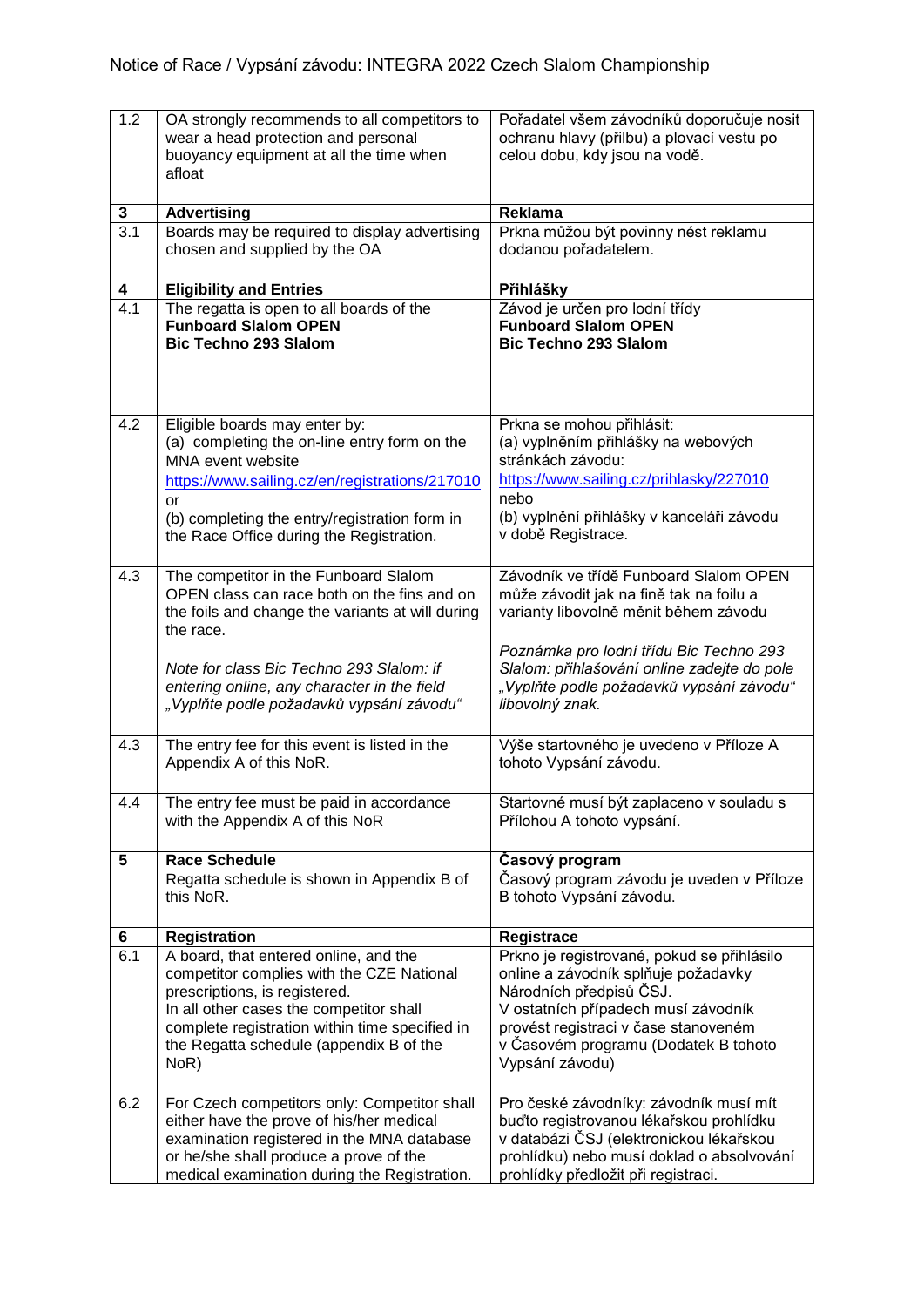| 6.3                     | The OA may require additional or detailed<br>information (for example class/disciplines,     | Pořadatel může v rámci registrace<br>vyžadovat upřesnění (například ohledně   |
|-------------------------|----------------------------------------------------------------------------------------------|-------------------------------------------------------------------------------|
|                         | equipment, contact details) during the<br>registartion.                                      | třídy, disciplíny, použitého vybavení,<br>kontaktu v průběhu závodu)          |
| $\overline{\mathbf{7}}$ |                                                                                              | Plachetní směrnice                                                            |
| 7.1                     | <b>Sailing Instructions</b><br>Sailing Instructions will be issued on the                    | Plachetní směrnice budou zveřejněny a                                         |
|                         | event website and can be downloaded. These                                                   | k dispozici ke stažení na stránkách závodu.                                   |
|                         | documents will also be available upon the                                                    | Tyto dokumenty budou k dispozici při                                          |
|                         | registration or on the Official Notice Board<br>(https://www.sailing.cz/noticeboard/217007). | registraci a rovněž dostupné na oficiální<br>vývěsní tabuli                   |
|                         |                                                                                              | (https://www.sailing.cz/noticeboard/217007).                                  |
|                         |                                                                                              |                                                                               |
| 8                       | Race area                                                                                    | Závodní plocha                                                                |
|                         | The racing area will be on Korčulanski kanal<br>near Viganj                                  | Závodní plocha bude na Korčulanském<br>průlivu poblíž Viganje.                |
| 9                       | Race management intentions                                                                   | Plán závodní komise                                                           |
| 9.1                     | The regatta format will be based on the                                                      | Formát závodu bude podle počtu                                                |
|                         | number of entries and on the WSSR<br>principles. The format may be amended by                | přihlášených prken a podle zásad<br>stanovených Závodními pravidly pro slalom |
|                         | the Sailing Instructions.                                                                    | windusurfingu. Formát může být                                                |
|                         | The Downwind course with 4 gybing                                                            | změněn Plachetními směrnicemi.                                                |
|                         | marks is intended.                                                                           | V plánu je Slalomová trať se 4                                                |
|                         |                                                                                              | halzovacími značkami                                                          |
| 9.2                     | VHF channel pro communication with support                                                   | VHF kanál pro komunikaci s doprovodnými                                       |
|                         | boats will be stated in the Sailing Instructions                                             | čluny bude určen v Plachetních směrnicích                                     |
|                         | or at the Skippers briefing.                                                                 | nebo na Ranním briefingu se závodníky.                                        |
| 10                      | <b>Support (coach) boats</b>                                                                 | Doprovodné (trenérské) čluny                                                  |
| 10.1                    | Support (coach) boats must register before                                                   | Doprovodné (trenérské) čluny se musí                                          |
| 10.2                    | the first start                                                                              | registrovat před startem rozjížděk<br>Všechny doprovodné lodě musí splňovat   |
|                         | All support boats shall comply with local and<br>event regulations.                          | legislativní požadavky.                                                       |
| 10.3                    | Each support boat must carry a VHF radio.                                                    | Každá doprovodná loď musí mít VHF                                             |
|                         |                                                                                              | vysílačku.                                                                    |
| 11                      | <b>Safety and Radio communication</b>                                                        | Bezpečnostní komunikace                                                       |
|                         | A board shall neither make radio                                                             | Loď, když závodí, nesmí vysílat nebo                                          |
|                         | transmissions while racing nor receive radio                                                 | přijímat informace rádiem, které nejsou                                       |
|                         | communications not available to all boards.                                                  | dostupné všem lodím. Toto omezení platí i                                     |
|                         | This restriction also applies to mobile<br>telephones.                                       | pro mobilní telefony.                                                         |
|                         |                                                                                              |                                                                               |
| 12                      | <b>Scoring</b>                                                                               | Bodování                                                                      |
| 12.1                    | Scoring will be in accordance with the WSRR                                                  | Bodování bude podle WSRR Dodatku A.                                           |
|                         | Appendix A. The scoring may be amended by<br>the Sailing Instruction.                        | bodování může být upraveno v Plachetních<br>směrnicích.                       |
|                         |                                                                                              |                                                                               |
| 12.2                    | Three Elimination are required to be                                                         | 3 Eliminace jsou vyžadovány pro platnost                                      |
|                         | completed to constitute a Czech National                                                     | Mistrovství České republiky.                                                  |
|                         | Championship.                                                                                |                                                                               |
| 12.3                    | One Elimination is required to be completed<br>to constitute a series.                       | 1 Eliminace je vyžadována pro platnost<br>závodu.                             |
|                         |                                                                                              |                                                                               |
| 13                      | <b>Disclaimer of Liability</b>                                                               | Prohlášení                                                                    |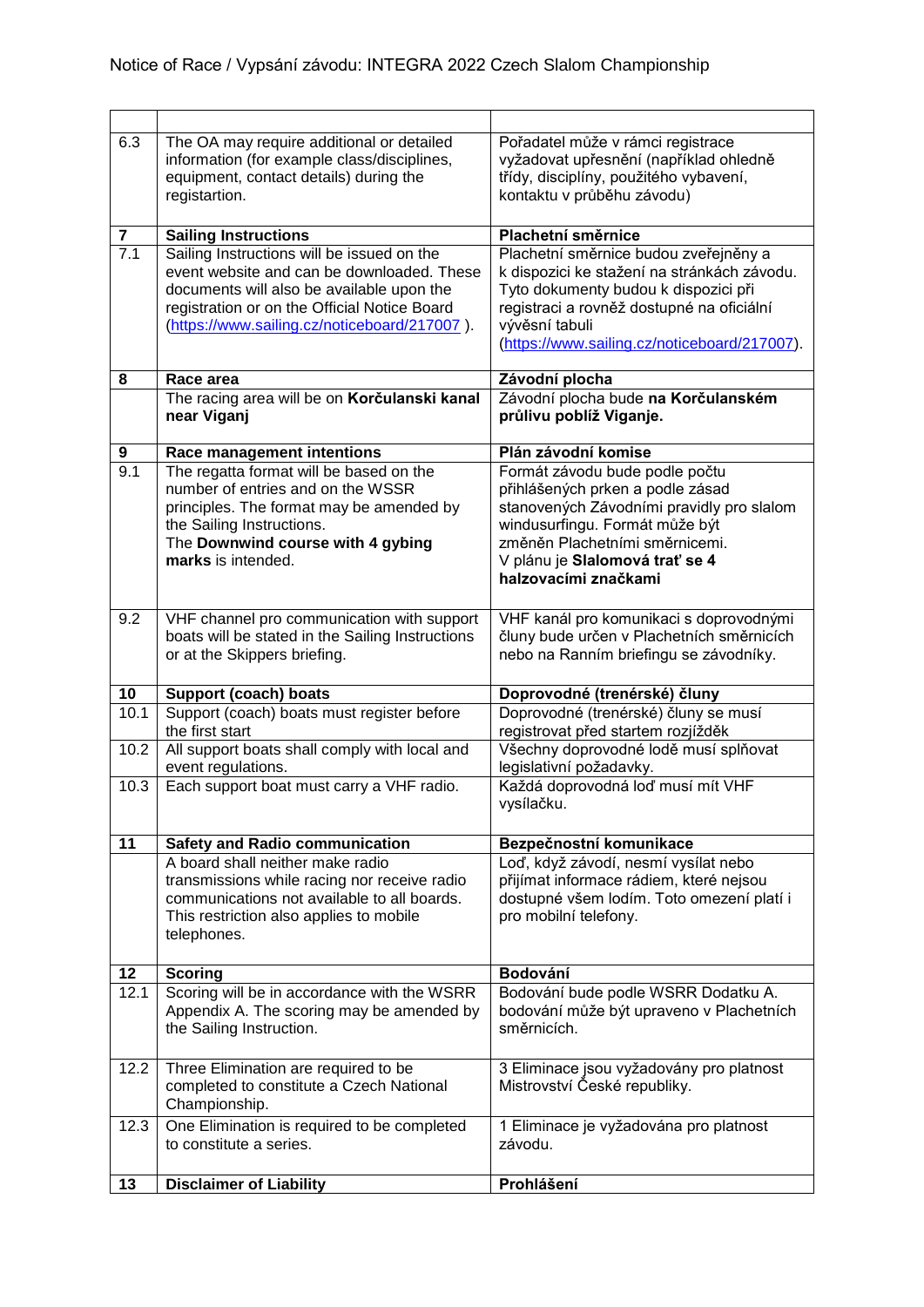|      | Competitors participate in the regatta entirely<br>at their own risk. See RRS 3, Decision to<br>Race. OA, the Race Committee, the Protest<br>Committee and any other parties and/or<br>persons involved in the organization of the<br>races and persons who are being used by<br>these parties, will not accept any liability for<br>material damage or personal injury or death<br>sustained, direct or indirect, in conjunction                                    | Závodníci se účastní závodu zcela na svoji<br>vlastní odpovědnost. Viz pravidlo 3 ZPJ,<br>Rozhodnutí závodit. Pořadatel, Závodní<br>komise, Protestní komise nebo jiné strany a<br>osoby, které se podílí na organizaci závodu,<br>nepřijmou odpovědnost za materiální škody<br>nebo zranění a smrt ve spojení ať přímém<br>nebo nepřímém se závodem. |
|------|----------------------------------------------------------------------------------------------------------------------------------------------------------------------------------------------------------------------------------------------------------------------------------------------------------------------------------------------------------------------------------------------------------------------------------------------------------------------|-------------------------------------------------------------------------------------------------------------------------------------------------------------------------------------------------------------------------------------------------------------------------------------------------------------------------------------------------------|
| 14   | with or prior to, during, or after the regatta.<br><b>Photography Consent</b>                                                                                                                                                                                                                                                                                                                                                                                        | Souhlas s pořizováním fotografií a                                                                                                                                                                                                                                                                                                                    |
|      |                                                                                                                                                                                                                                                                                                                                                                                                                                                                      | videa/filmu                                                                                                                                                                                                                                                                                                                                           |
|      | By entering the regatta all competitors accept<br>that they may be photographed and/or<br>videotaped participating in the regatta and/or<br>using regatta facilities and they consent to the<br>taking of such images and to the use, reuse,<br>publication and republication of such images<br>in any media, in conjunction with the<br>competitors name or not, without<br>compensation and without the competitors<br>approval of such images or any use thereof. | Přihlášením k závodu všichni závodníci<br>souhlasí, že mohou být v průběhu závadu<br>nebo při využívání zázemí závodu<br>fotografováni nebo filmováni a že tyto<br>záznamy mohou být publikovány bez<br>dalšího souhlasu nebo nároku na<br>kompenzaci.                                                                                                |
| 15   | <b>Prizes</b>                                                                                                                                                                                                                                                                                                                                                                                                                                                        | Ceny                                                                                                                                                                                                                                                                                                                                                  |
| 15.1 | Czech National Champions titles will be<br>awarded in following classes and categories:<br><b>Funboard Slalom OPEN</b><br>BIC Techno 293 Slalom                                                                                                                                                                                                                                                                                                                      | Titul Mistr České republiky v jachtingu bude<br>udělen v následujících třídách a skupinách:<br><b>Funboard Slalom OPEN</b><br>BIC Techno 293 Slalom                                                                                                                                                                                                   |

## **Contacts:**

Marek Raška, ředitel závodu / regatta director, <u>raska@reinvest.cz</u> , +420 602 135 720 Pavel Winkler, manažer závodu/ event manager, <u>p.wikler@yfa.cz</u> , -420 602 311 103 Denis Marinov, hlavní rozhodčí / race officer, [denis.marinov@si.t-com.hr,](mailto:denis.marinov@si.t-com.hr) +385 91 5307 146 Pavel Muroň, garant ČSJ / CSA representative,

*Verze dokumentu (document version) 2022-05-05*

## **APPENDIX A / PŘÍLOHA A ENTRY FEE / STARTOVNÉ**

| <b>Funboard Slalom OPEN</b><br><b>Bic Techno 293 Slalom</b>                                                                                                               | 110 € / 2750 CZK<br>80 € / 2750 CZK                                               |
|---------------------------------------------------------------------------------------------------------------------------------------------------------------------------|-----------------------------------------------------------------------------------|
| Entered and fee paid before (přihlášen a<br>startovné zaplaceno před) 30.6.2022                                                                                           |                                                                                   |
| <b>Funboard Slalom OPEN</b><br><b>Bic Techno 293 Slalom</b><br>Entered after 30.6.2022 or paid during the<br>Registration (přihlášen po nebo zaplaceno při<br>registraci) | 130 €<br>100 €                                                                    |
| The entry fee (if not paid during the Registration)<br>must be transferred to the OA bank account: /                                                                      | Bank account (Číslo účtu): 2200105412 /<br>2010<br>IBAN: CZ2620100000002200105412 |